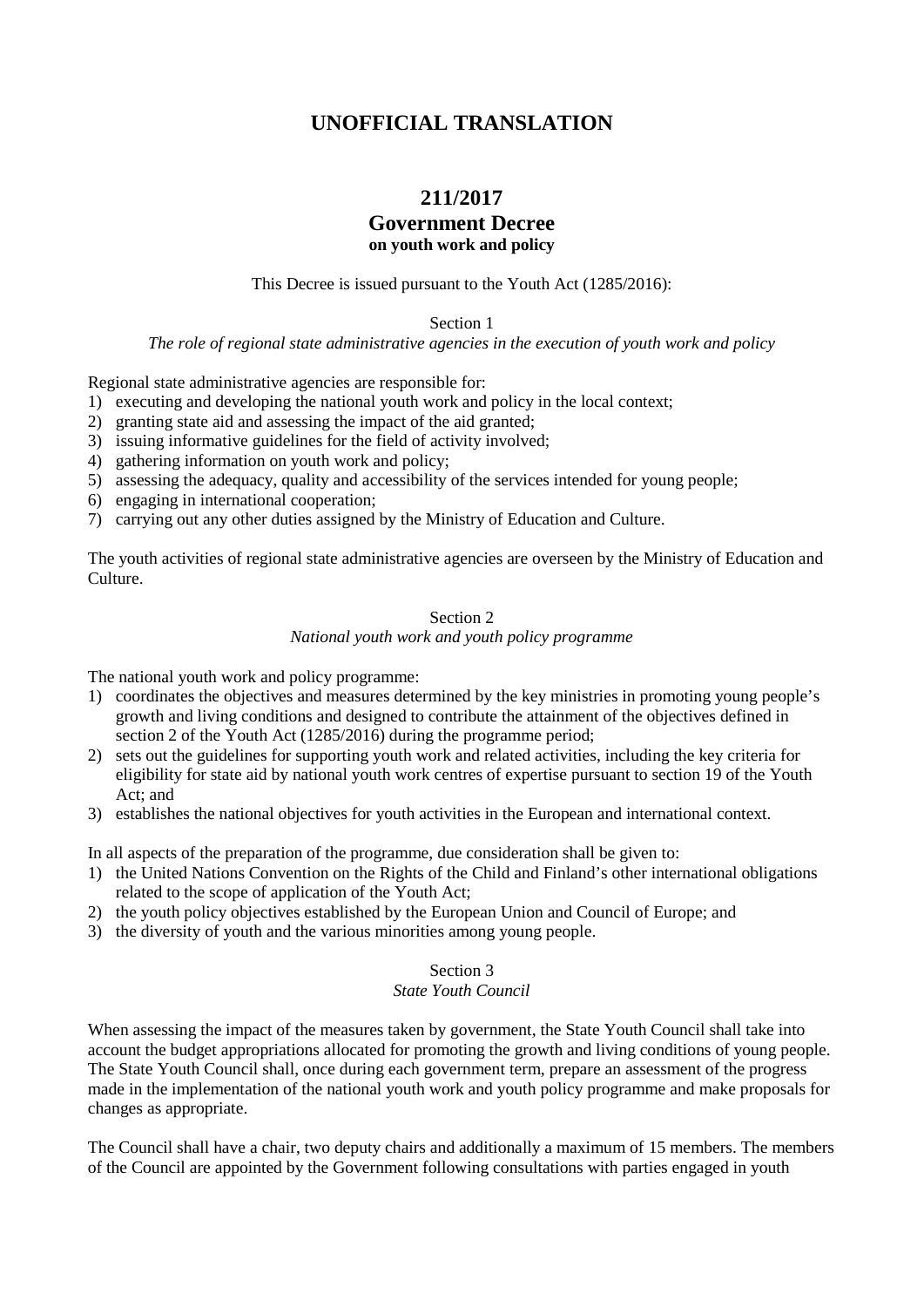activities. The Council members shall possess expertise in youth work, youth policy and youth activities. Additionally, all the political parties in Parliament shall be represented in the Council.

The Council shall be appointed for a period of time consistent with the parliamentary term within six months of the commencement of the parliamentary term for a term of office ending on the appointment of a new Council. When a member of the Council wishes to resign mid-term, the Ministry of Education and Culture shall appoint a replacement for the rest of the term.

A quorum is present at the Council meetings when the chair and at least half of the members are in attendance. Decisions on the appointment and composition of any committees are made by the Council at its discretion. The representatives appointed by the Ministry of Education and Culture and permanent experts have the right to attend and address the meetings.

The Council shall have a general secretary as well as other staff members if deemed necessary. Clerical services for the Council are provided by the Ministry of Education and Culture. The ministry will appoint any Council staff for the entire term of office of the Council.

The meeting fees and compensation payable to the chair, deputy chair, members and experts of the Council shall be determined by the ministry.

## Section 4 *Assessment and State Aid Commission*

When addressing state aid issues, the Assessment and State Aid Commission shall give its informed view on the fulfilment of the criteria set out in the Youth Act.

The Assessment and State Aid Commission shall have a chair, deputy chair and additionally a maximum of seven members. The members of the Commission are appointed by the Government following consultations with parties engaged in youth activities. The Commission members shall be familiar with the operations of national youth work organisations and possess expertise in youth work, youth policy and youth activities.

The Commission shall be appointed for a period of time consistent with the parliamentary term within six months of the commencement of the parliamentary term for a term of office ending on the appointment of a new Commission. When a member of the Commission wishes to resign mid-term, the Ministry of Education and Culture shall appoint a replacement for the rest of the term.

A quorum is present at the Commission meetings when the chair and at least half of the members are in attendance. The representatives appointed by the Ministry of Education and Culture and permanent experts shall have the right to attend and address Commission meetings.

The Commission shall have a general secretary as well as other staff members if deemed necessary. Clerical services for the Commission are provided by the Ministry of Education and Culture. The ministry will appoint any Commission staff for the entire term of office of the Commission.

The meeting fees and compensation payable to the chair, deputy chair, members and experts of the Commission shall be determined by the ministry.

## Section 5

## *Procedure for determining the eligibility of national youth work organisations for state aid*

An organisation seeking the status of a national youth work organisation shall apply for eligibility for state aid in accordance with the instructions issued by the Ministry of Education and Culture. The ministry will determine whether the applicant meets the eligibility criteria for state aid set out in section 17 of the Youth Act. The determination is based on the organisation's planned and actual activities. The Assessment and State Aid Commission shall issue an opinion in the matter.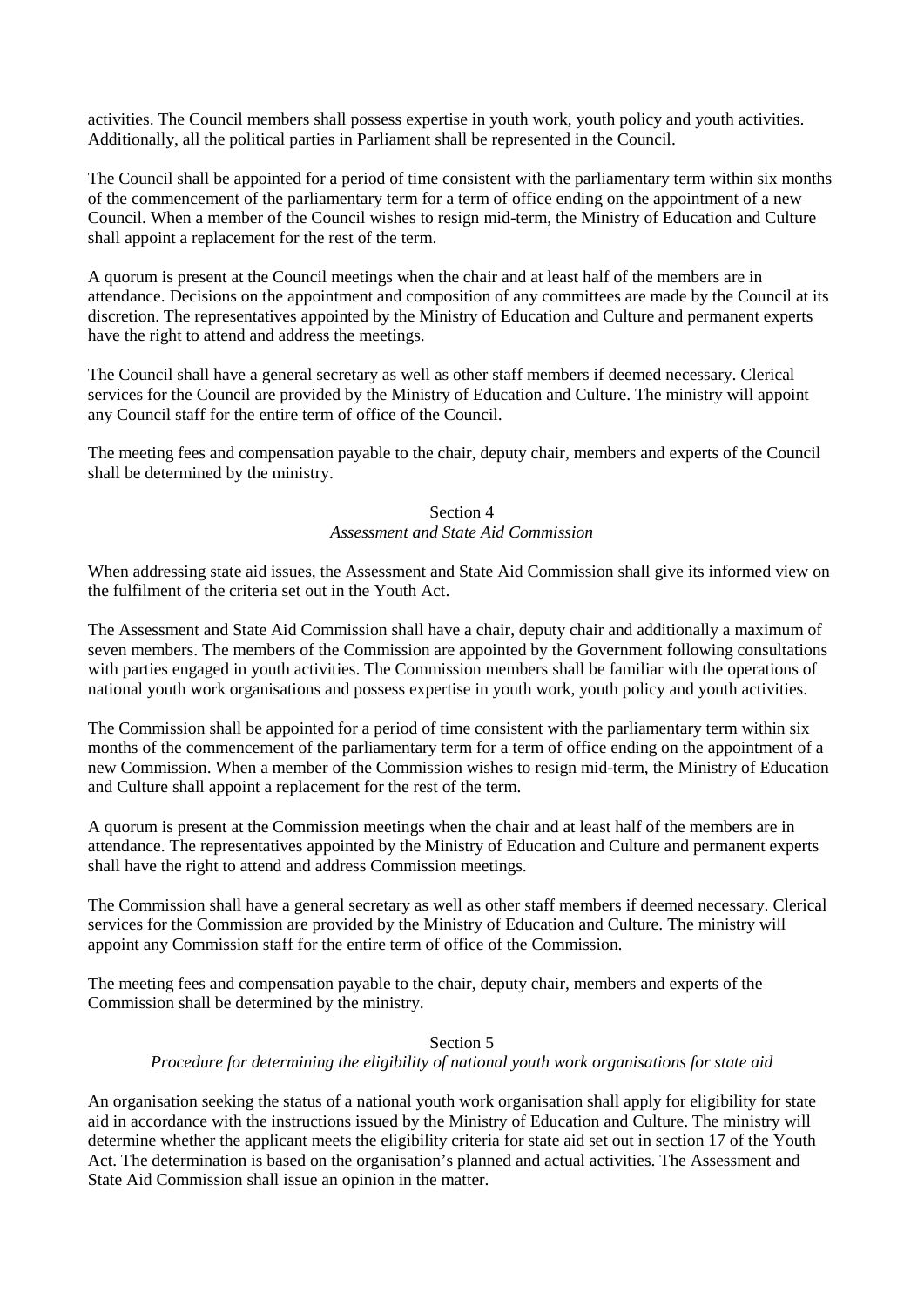When the quality of the organisation's activities is assessed, due consideration is given to the regularity and permanency of its activities as well as the management of its finances and administration. When the scope of activities is assessed, due consideration is given to access to the activities by the members of the target group defined by the organisation. When the social impact of activities is assessed, due consideration is given to the role played by the activities in youth work and policy and in the field of activity in which the organisation is engaged. When the nationwide coverage of activities is assessed, due consideration is given to the regional coverage of the activities. Activities are deemed to be nationwide if they cover a minimum of three counties.

An organisation may be found to be eligible for state aid if:

- 1) young people account for a minimum of two-thirds of the total number of members or the combined number of the individual members of district or local associations (youth organisation);
- 2) at least part of the activities consist of activities in which young people engage in voluntarily on their own terms and in respect of which the young people exercise independent decision-making and budgetary powers (organisation promoting youth work);
- 3) at least part of the activities consist of youth work and this part of the activities can be distinguished from other activities (organisation engaged in youth work);
- 4) its primary function is to offer services for youth work organisations, municipalities or other youth work entities (youth work services organisation).

An exception may be made to the approval criteria stipulated in the foregoing subsection 3 or the definition of nationwide coverage in respect of a linguistic or other minority or an organisation deemed to be nationally representative provided that the organisation's activities are sufficiently extensive in respect of the target group defined by it.

#### Section 6 *Granting of state aid to a national youth work organisation*

When granting state aid to a national youth work organisation, the Ministry of Education and Culture evaluates the planned and actual activities of the organisation. The Assessment and State Aid Commission shall issue a proposal in the matter.

When the quality of the organisation's activities is assessed, due consideration is given to the goal orientation, development and self-assessment of the activities and the attainment of the established objectives. When the scope of activities is assessed, due consideration is given to the extent and diversity of the activities, the number of young people involved in the activities as well as the nationwide coverage and accessibility of the activities. When the social impact of activities is assessed, due consideration is given to the role played by the activities in youth work and policy and in the field of activity in which the organisation is engaged.

When the financial management of the organisation is assessed, due consideration is given to the cost and quality of the activities relative to nationwide coverage as well as the amount of administrative and staff costs as a percentage of total costs.

When the organisation's contribution to the promotion of social inclusion is assessed, due consideration is given to the extent to which the organisation offers young people opportunities for taking part in its decisionmaking and other ways in which it contributes to young people's capacity and potential for civic engagement.

## Section 7

*Procedure for determining the eligibility of a national youth work centre of expertise for state aid*

A youth work centre of expertise may be a municipality, joint municipal authority, limited liability company, cooperative, university, association or foundation or a contract-based consortium of said entities.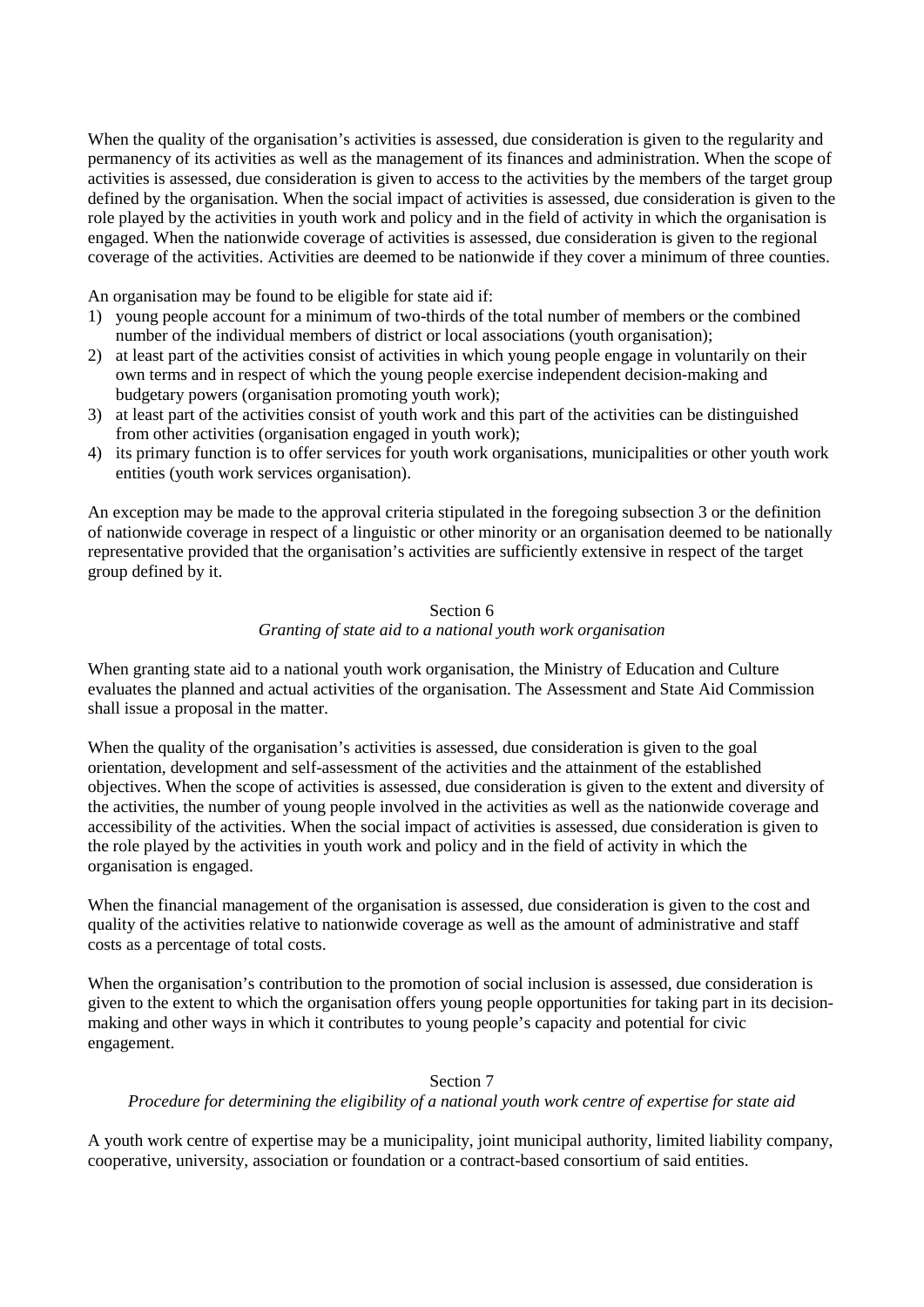An organisation seeking the status of a youth work centre of expertise shall apply for eligibility for state aid in accordance with the instructions issued by the Ministry of Education and Culture. The ministry will determine whether the applicant meets the eligibility criteria for state aid set out in section 19 of the Youth Act. The Assessment and State Aid Commission shall issue an opinion in the matter.

The national significance and social impact of the youth work centre of expertise in the field of youth work is assessed by evaluating its activities, tasks and expertise in the light of the then-current national youth work and policy programme. When the existing system and network of centres of expertise is assessed as a whole, due consideration is given to the activities and expertise of the centres in view of the need to develop youth work and policy in the national context.

Aside from the provisions of section 19(2) of the Youth Act, the centre of expertise shall meet the following criteria to be eligible for state aid:

- 1) centre's activities are goal-oriented, significant and economical;
- 2) the centre manages its finances and administration well;
- 3) the staff of the centre possesses the expertise necessary for the fulfilment of its mission;
- 4) the centre has a network of partners appropriate in terms of fulfilling its mission;
- 5) the centre has in place a system for monitoring and assessing its activities.

#### Section 8

## *Granting of state aid to a national youth work centre of expertise*

State aid is granted for the tasks specified jointly by the Ministry of Education and Culture and the centre of expertise involved. The Assessment and State Aid Commission shall issue a proposal on the matter.

When the mission, quality and social impact of the centre of expertise is assed, due consideration is given to:

- 1) the centre's service capacity;
- 2) the qualitative and quantitative indicators for the centre's activities;
- 3) the goal-orientation and economic efficiency of the centre's activities as well as the management of its finances and administration;
- 4) the professional skills and competence of the centre's staff; and
- 5) the centre's accounting which must be organised so as to ensure that the cost of the youth work activities financed by state aid can be clearly determined.

#### Section 9

#### *Procedure for determining the eligibility of national youth centres for state aid*

A national youth centre may be a municipality, joint municipal authority, limited liability company, cooperative, association or foundation.

An organisation seeking the status of a national youth centre shall apply for eligibility for state aid in accordance with the instructions issued by the Ministry of Education and Culture. The ministry will determine whether the applicant meets the eligibility criteria for state aid set out in section 20 of the Youth Act.

When the social impact of a national youth centre is assessed, due consideration is given to access to the activities as well as the centre's partner networks and resources for developing youth work. When the existing system and network of national youth centres is assessed as a whole, due consideration is given to the size, geographical location and diversity of the activities offered by each youth centre.

Aside from the provisions of section 20(2) of the Youth Act, the national youth centre shall meet the following criteria to be eligible for state aid:

- 1) the centre's activities target mainly young people;
- 2) the centre's activities are goal-oriented, significant and economical;
- 3) the centre's finances and administration are managed well;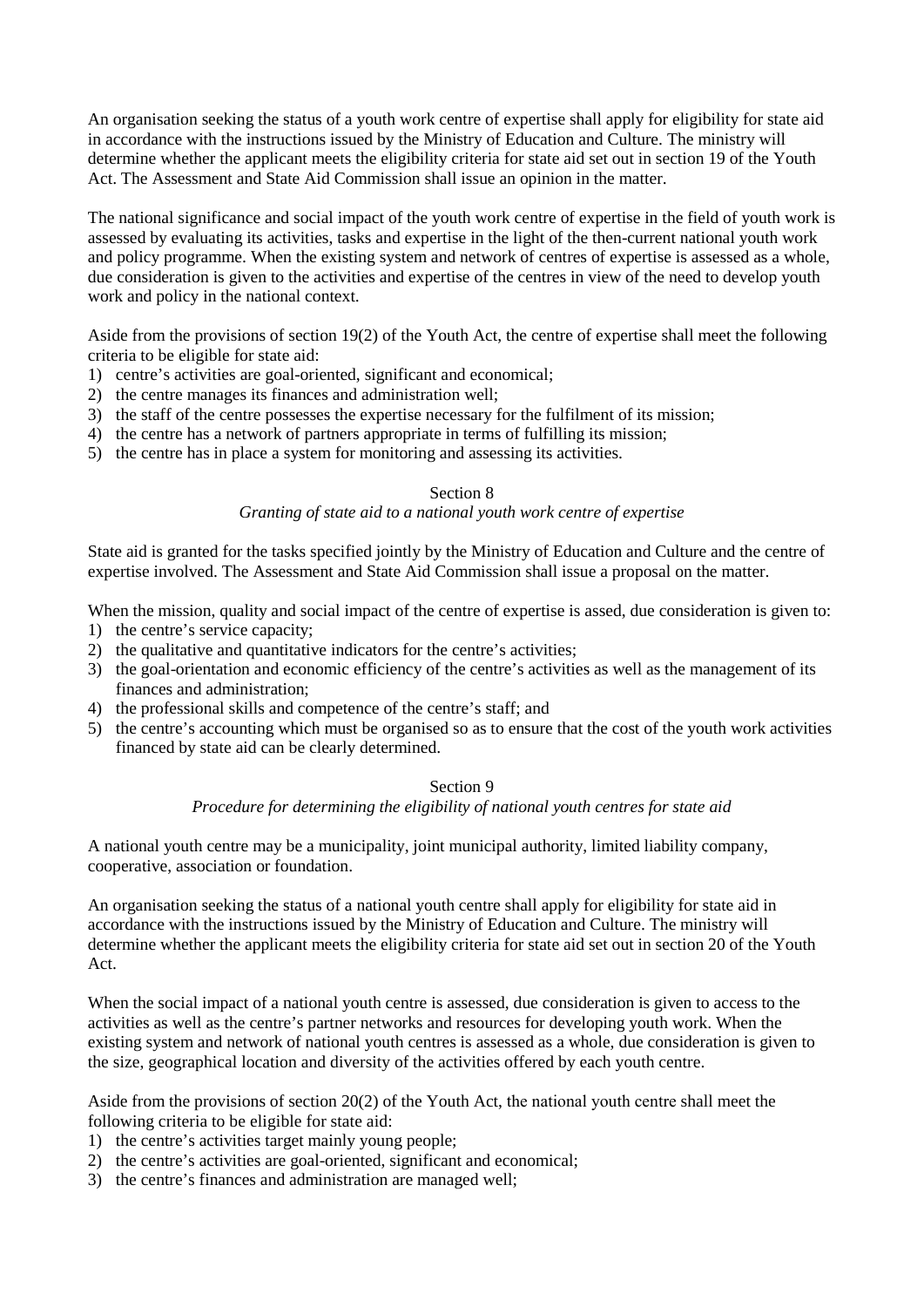- 4) the centre is suitable for round-the-year guided activities in terms of location, environment, premises and facilities and its activities extend to several municipalities;
- 5) the centre employs a youth work professional in charge of youth work and a sufficient number of instructors as well as possesses sufficient expertise in youth work;
- 6) the centre assumes responsibility for the safety of its activities and surroundings; and
- 7) the centre has in place a system for monitoring and assessing its own activities.

#### Section 10

## *Granting of state aid to national youth centres*

State aid is granted for tasks specified jointly by the Ministry of Education and Culture and the national youth centre involved in connection with the procedure for determining the objectives of the activities.

When the need for aid is assessed, due consideration is given to the financial position of the centre. When the centre's financial position is assessed, due consideration is given to the revenues generated by its own activities, the cost of activities other than youth work activities as a percentage of total costs as well as the profitability of operations.

When the mission, quality and social impact of the national youth centre are assessed, due consideration is given to:

- 1) the centre's service capacity and the feedback received from the target group and partner network;
- 2) the qualitative and quantitative indicators for the centre's activities specified in connection with the procedure for determining the objectives of the activities;
- 3) the goal-orientation and economic efficiency of the centre's activities and the management of its finances and administration;
- 4) the professional qualifications and competence of the staff;
- 5) the total number of people involved in the activities and the percentage of young people of the total;
- 6) the number of young people involved in instruction relative to other uses of the premises by young people;
- 7) number of nights spent on the premises by young people and the total number of nights;
- 8) promotion of sustainable development; and
- 9) accounting which must be organised so as to ensure that the cost of the youth work activities financed by state aid can be clearly determined.

#### Section 11

#### *Procedure for determining the eligibility of youth workshop activities for state aid*

Youth workshop activities may be organised by a municipality, joint municipal authority, limited liability company, cooperative, association or foundation.

An organisation seeking the status of an organiser of youth workshop activities shall apply for eligibility for state aid in accordance with the instructions issued by the Ministry of Education and Culture. The ministry will determine whether the applicant meets the eligibility criteria for state aid set out in section 21 of the Youth Act.

When the quality and social impact of the youth workshop activities is assessed, due consideration is given to how the young person's potential for accessing education, work or other needed service has improved after the workshop period.

Aside from the provisions of section 21(2) of the Youth Act, the youth workshop activities shall meet the following criteria to be eligible for state aid:

- 1) the activities are goal-oriented, significant and economical;
- 2) the finances and administration are managed well;
- 3) the youth workshop has a sufficient number of coaching staff with appropriate coaching skills;
- 4) the activities are suitable for round-the-year guided activities in terms of premises and facilities;